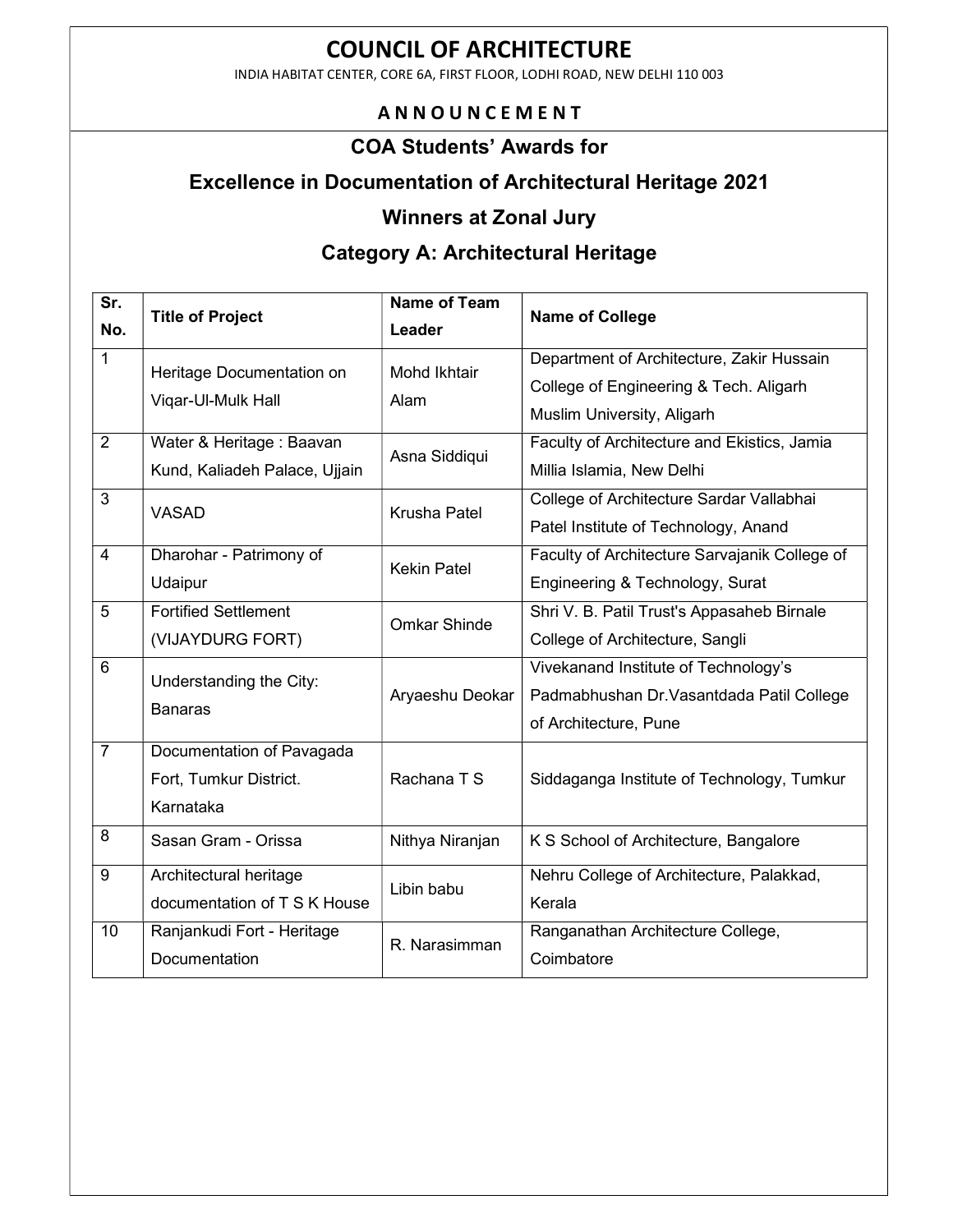INDIA HABITAT CENTER, CORE 6A, FIRST FLOOR, LODHI ROAD, NEW DELHI 110 003

#### A N N O U N C E M E N T

#### COA Students' Awards for

## Excellence in Documentation of Architectural Heritage 2021

# Winners at Zonal Jury

## Category B: Arts & Crafts Related to Buildings

| Sr.             | <b>Title of Project</b>                                                                      | <b>Name of Team</b>           | <b>Name of College</b>                                                           |
|-----------------|----------------------------------------------------------------------------------------------|-------------------------------|----------------------------------------------------------------------------------|
| No.             |                                                                                              | Leader                        |                                                                                  |
| 1               | Udaipur - The Glittering Jewel                                                               | Nikhil Ahir                   | Faculty of Architecture Sarvajanik College of<br>Engineering & Technology, Surat |
| 2               | Decoding Vernacular Idioms<br>embedded in the Traditional<br>Architecture of Lunawada region | Yash Javiya                   | Parul Institute of Architecture and Research,<br>Vadodara                        |
| 3               | Khatambandh                                                                                  | <b>Utkarsh Kumar</b><br>Verma | L. S. Raheja School of Architecture, Mumbai                                      |
| $\overline{4}$  | Utkarsh- Banjara community<br>development, Washim.                                           | Vaishnavi Sathe               | Bharati Vidyapeeth College of Architecture,<br>Navi Mumbai                       |
| 5               | <b>ADROIT</b>                                                                                | V. Sri Vidya<br>Reddy         | Sri Venkateshwara College of Architecture,<br>Hyderabad                          |
| $6\phantom{1}6$ | Arts and crafts of Tamil Nadu                                                                | Supraja                       | Nitte School of Architecture Planning and<br>Design, Bengaluru                   |
| $\overline{7}$  | Udaiyalur - Heritage<br><b>Documentation</b>                                                 | Akshitha R.                   | Ranganathan Architecture College,<br>Coimbatore                                  |
| 8               | Nallur - Heritage Documentation                                                              | V. Naveen                     | Ranganathan Architecture College,<br>Coimbatore                                  |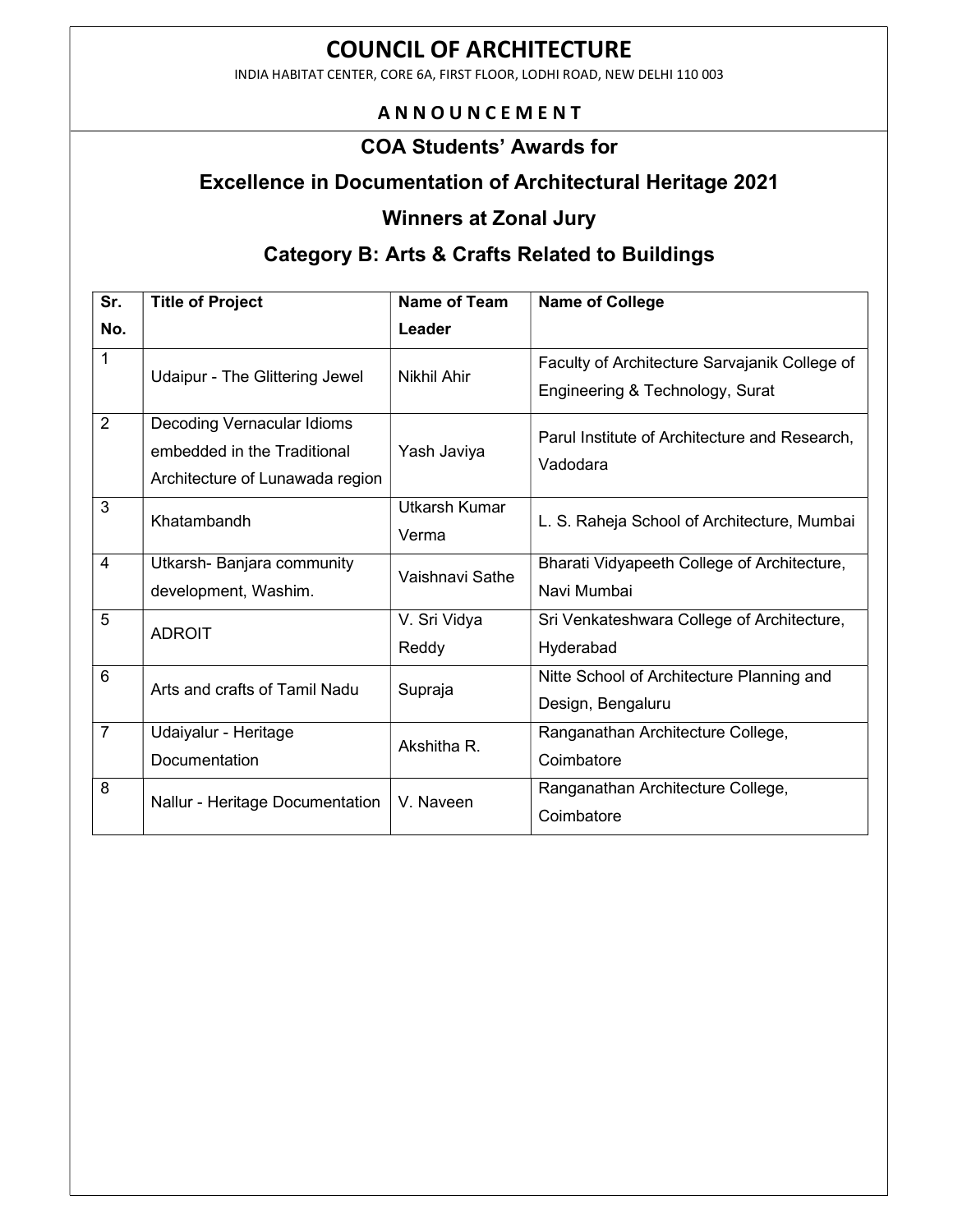INDIA HABITAT CENTER, CORE 6A, FIRST FLOOR, LODHI ROAD, NEW DELHI 110 003

### A N N O U N C E M E N T

#### COA Students' Awards for

## Excellence in Documentation of Architectural Heritage 2021

#### Winners at Zonal Jury

# Category C: Indigenous Dwellings

| Sr.            | <b>Title of Project</b>          | <b>Name of Team</b>  | <b>Name of College</b>                                    |
|----------------|----------------------------------|----------------------|-----------------------------------------------------------|
| No.            |                                  | Leader               |                                                           |
| $\mathbf{1}$   | Swadha - Documentation of        | Rashi Sharma         | Department of Architecture, Indira Gandhi Delhi           |
|                | Chandni Chowk Haveli             |                      | Technical University for Women, Delhi                     |
| $\overline{2}$ | Ever Changing Phases of          |                      |                                                           |
|                | Maratha Architecture - Case      | <b>Hiral Mistry</b>  | Raman Bhakta School Of Architecture, Surat                |
|                | of Raste Wada, Wai               |                      |                                                           |
| 3              | Documenting traditional          | Mayank<br>Padaliya   | Parul Institute of Architecture and Research,<br>Vadodara |
|                | Bohra houses of Siddhpur,        |                      |                                                           |
|                | Gujarat                          |                      |                                                           |
| $\overline{4}$ | <b>Documentation of Patil</b>    | Srivibhu Viraj       | L. S. Raheja School of Architecture, Mumbai               |
|                | Wada, Guhagar,                   |                      |                                                           |
|                | Maharashtra.                     | Amudalapally         |                                                           |
| 5              | Phulera's Post production:       | Sarvesh<br>Kambli    | Academy Of Architecture, Mumbai                           |
|                | Documenting the fictional        |                      |                                                           |
| 6              | <b>Balachennavalase Halli</b>    | Sanjana S            | K. S. School Of Architecture, Bangalore                   |
|                | <b>Thotti Mane</b>               |                      |                                                           |
| $\overline{7}$ | Indigenous settlement of         |                      |                                                           |
|                | traditional weaver's             | Shreya Singh         | Department of Architecture, Veer Surendra Sai             |
|                | community, Tope village,         |                      | University of Technology, Sambalpur                       |
|                | Sambalpur: Weaving               |                      |                                                           |
|                | threads of continuity.           |                      |                                                           |
| 8              | Documentation Of The Tribal      | <b>Gautham Sunil</b> | McGAN'S Ooty School of Architecture, The                  |
|                | Village - Thiruchikady           |                      | Nilgiris, Tamil Nadu                                      |
| $9\,$          | <b>Athirappilly Kadar Tribes</b> | <b>Benito</b>        | Thejus College Of Architecture, Vellarkkad,               |
|                | Settlement Study                 | Abraham Joe          | Thrissur                                                  |